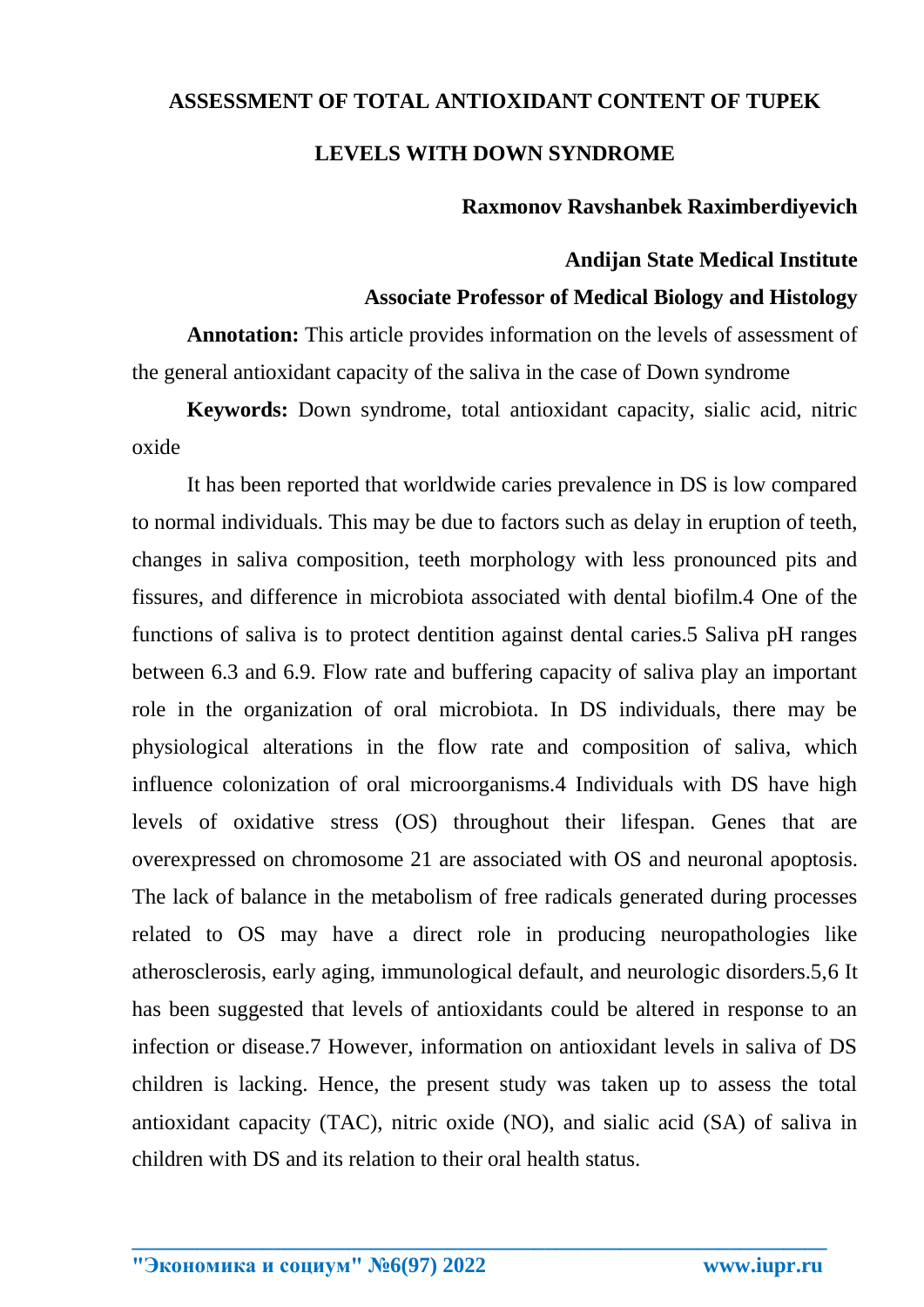The present study was carried out at different institutions and schools for special children in Bangalore city, India. These included Bethany Special School, Cluny convent Special School, Arunachethana, and Nachikethana. Ethical clearance to conduct the study was obtained from the institutional review board. Prior to the study, consent was obtained from the authorities of the schools. Children with associated medical conditions and those on regular long-term medication were not included. Children who were unable to cooperate sufficiently for collection of saliva were excluded from the study. Only those children who obtained written consent from their parents/caretakers were included in the study. Therefore, 34 noninstitutionalized children in the age group of 7–12 years having DS formed the study group (group I). The control group (group II) consisted of 34 normal, healthy children visiting the Department of Pedodontics and Preventive Dentistry (Tables 1 and 2). These children were matched for age and gender with children of the study group. Prior to dental examination and assessment of salivary parameters, the nature of the study was explained and written consent taken from the parents/ caretakers of all children. A proforma was used to gather demographic data and other relevant medical information of each child. A single investigator conducted the oral examination and assessed salivary parameters with the help of an assistant to record the data. Intraoral examination of children with DS was done with the assistance of a school teacher or parent/caregiver to gain cooperation from the children. The W.H.O. criteria were used for diagnosis and recording of dental caries.8 The Community Periodontal Index probe was used to confirm visual evidence of caries on the occlusal, buccal, and lingual surfaces. Training and calibration for examination of dental caries was carried out in the Department of Pedodontics and Preventive Dentistry. Dental caries was recorded by a dental surgeon sitting besides the examiner so that the codes given by the examiner could be easily heard. Ten percent of children were examined twice for intraexaminer reliability. The kappa value for intraexaminer agreement of the tooth status was 0.88. Oral hygiene status was assessed using the simplified oral hygiene index (OHIS) given by Green and Vermilion9 and its modification for the deciduous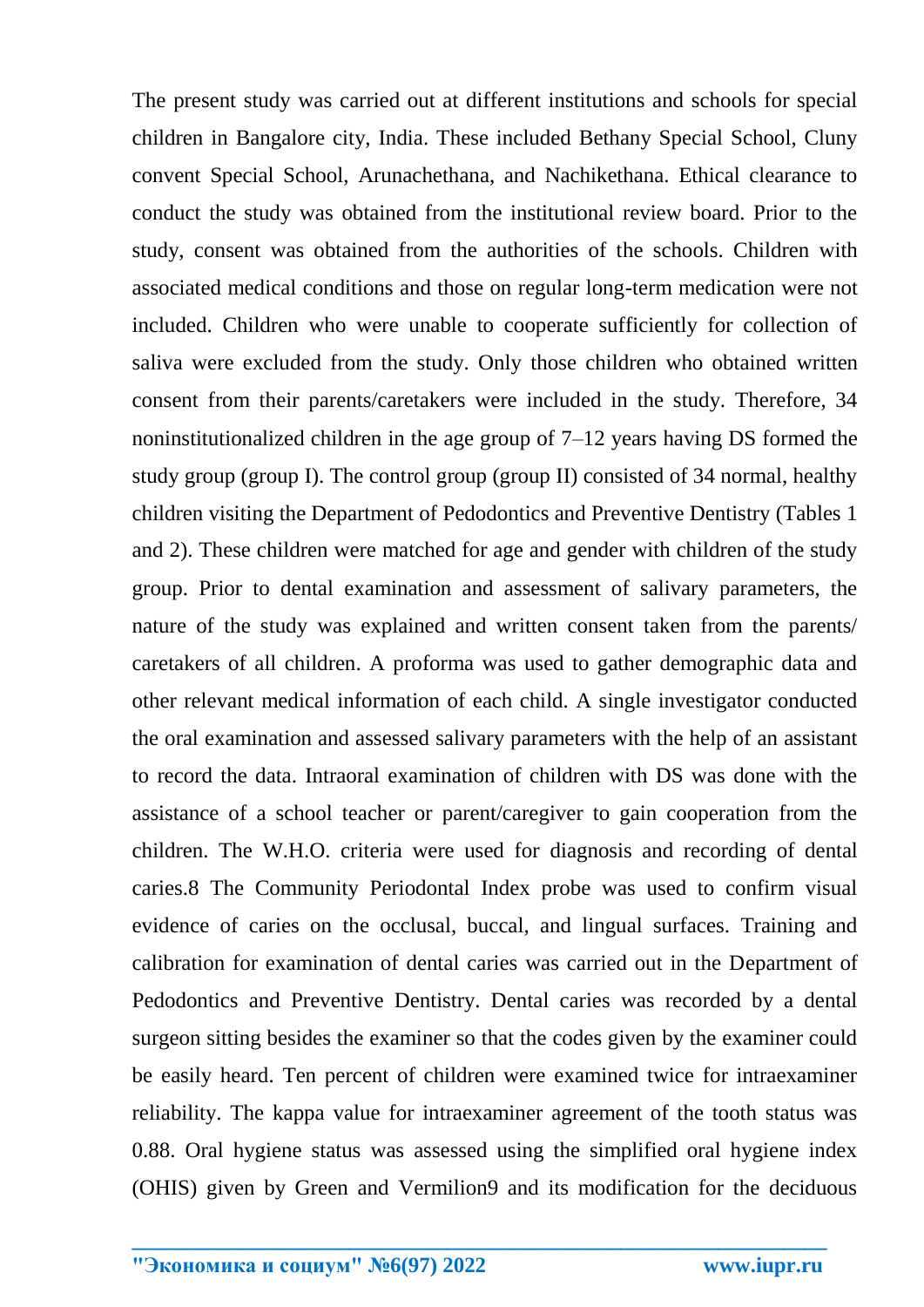dentition as give by Miglani et al. 10 Prior to collection of saliva, the child was instructed to rinse with 15 mL of distilled water in order to wash out any food debris and exfoliated cells.11 Unstimulated saliva was collected during the day, 1 hour after breakfast with the child seated in a quiet environment in the "coachman" position.12,13 The child was seated on the chair with the head bent slightly down and was asked not to swallow or move his tongue or lips during the period of collection.14,15 Saliva was allowed to accumulate in the floor of the mouth and the child was made to expectorate into a sterile graduated jar with a sufficiently wide mouth, until 3 mL of saliva was collected. The salivary samples were transferred to the laboratory in sterile eppendorf tubes stored in ice at −4°C. Each sample was centrifuged at 3,000 rpm for 20 minutes.15 Estimation of TAC, NO, and SA levels in saliva was done using spectrophotometry analysis (phosphomolybdenum method),16 Griess method,17 and Diphenylamine method,18 respectively. Data obtained were subjected to statistical analysis using Kruskal–Wallis to find the significance of the study parameters on continuous scale between the two groups. Mann-Whitney test was used for pairwise comparisons. Spearman's rank correlation test was used to find the correlation between dental caries, OHI-S and the levels of the TAC, NO, and SA. Significance was considered at  $p \le 0.05$  and  $p \le 0.001$  as highly significant. In comparison to normal children (group II), DS children (group I) showed significantly lower TAC of saliva and significantly higher salivary SA levels (Table 3). In both groups of children, dental caries was higher in primary dentition when compared to their permanent dentition (Table 4). In DS children (group I), there was an inverse relationship between TAC and dental caries (Table 5). Normal children (group II) showed an inverse relationship with salivary levels of NO and permanent dentition caries (Table 6). An inverse relationship between oral hygiene and TAC of saliva was observed in both groups (Tables 5 and 6). Intragroup comparison between males and females did not show any significant difference in their dental caries and oral hygiene scores (Table 7). But there was a significant difference between the TAC of saliva between males and females in only the normal children (group II)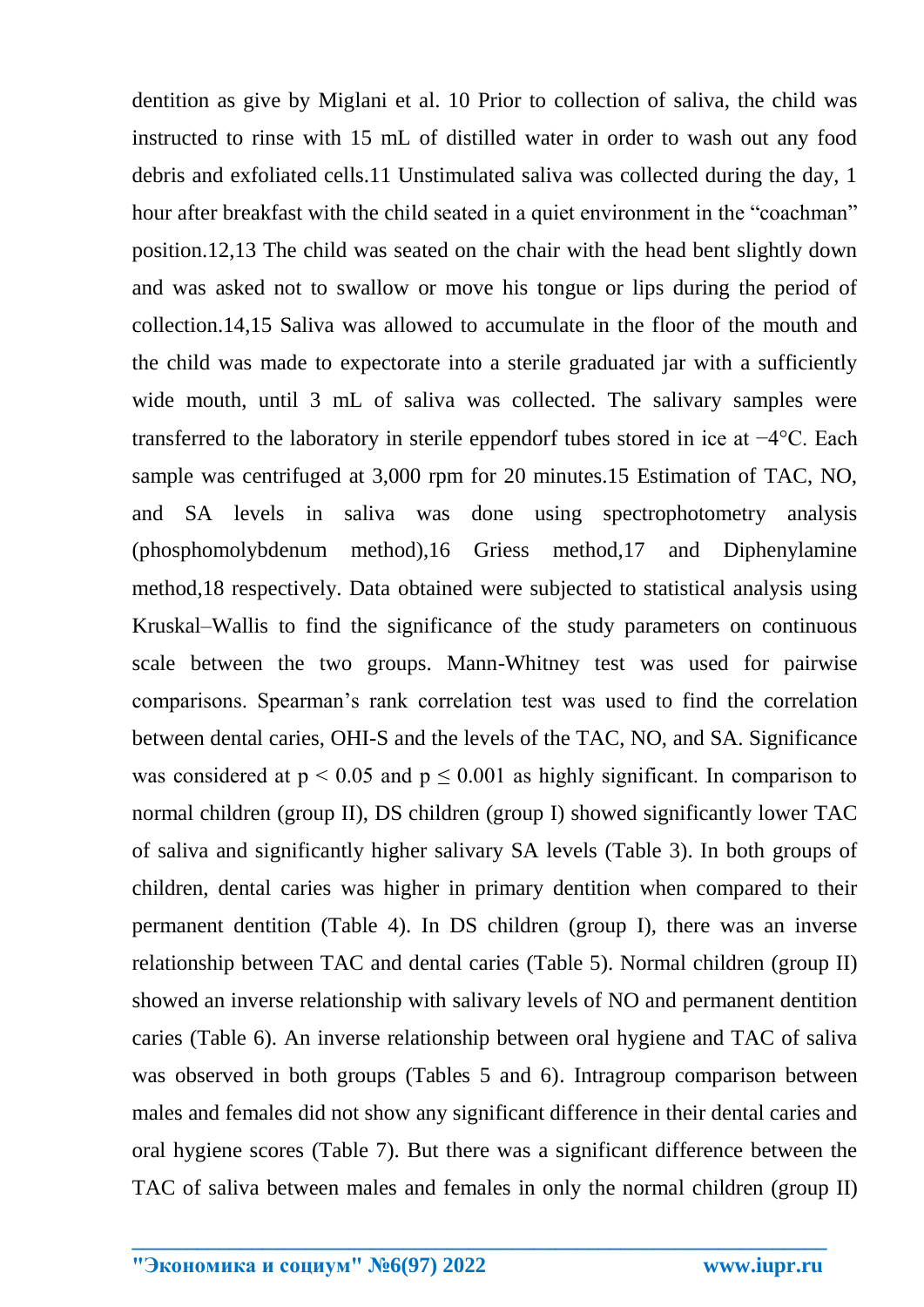(Table 8). Normal male (group II) children had significantly better oral hygiene than males with DS (group I). A similar finding wasalso observed between female children in both groups (Table 9). In comparison to males with DS (group I), normal males (group II) had significantly higher TAC levels in saliva. Males with DS (group I) had significantly higher salivary SA levels than normal males (group II). Similarly, females with DS (group I) also had significantly higher salivary SA levels (Table 10). There is contradictory information in literature regarding the incidence of oral diseases in patients with DS. These controversies are due to failure of the criteria used to choose the population to be studied, absence of control groups, and use of nonstandardized criteria for diagnosis, inexperienced investigators, and lack of statistical analysis of the results.19 The extreme difficulty, in maintaining satisfactory oral hygiene, is basically responsible for the high incidence of gingival disease in these patients. They need assistance to carry out routine oral hygiene measures. In younger children, the oral hygiene status of DS children may be good, because they may be assisted by parents. However, as they grow older, the assistance they receive from parents and caregivers begins to reduce, because it is believed that an older child does not need help with tooth brushing. Therefore, oral hygiene becomes poorer with age.20 The present study also found the oral hygiene of DS children to be markedly lower than that of normal children. Patients with DS have altered microbiological composition of subgingival plaque, including Actinomyces and Hemophilus strains. The amount of plaque and calculus seen on the teeth is not proportionate to the severity of the disease.21 Early, severe periodontal disease is often seen with the onset of mid to late teen years and affecting the lower anterior teeth.22 This is thought to be related to a lowered host response resulting from a compromised immune system.

#### References

1. Hennequin M, Faulks D, Veyrune JL, Bourdiol P. Significance of oral health in persons with Down syndrome: a literature review. Dev Med Child Neurol 1999;41(4): 275-83.